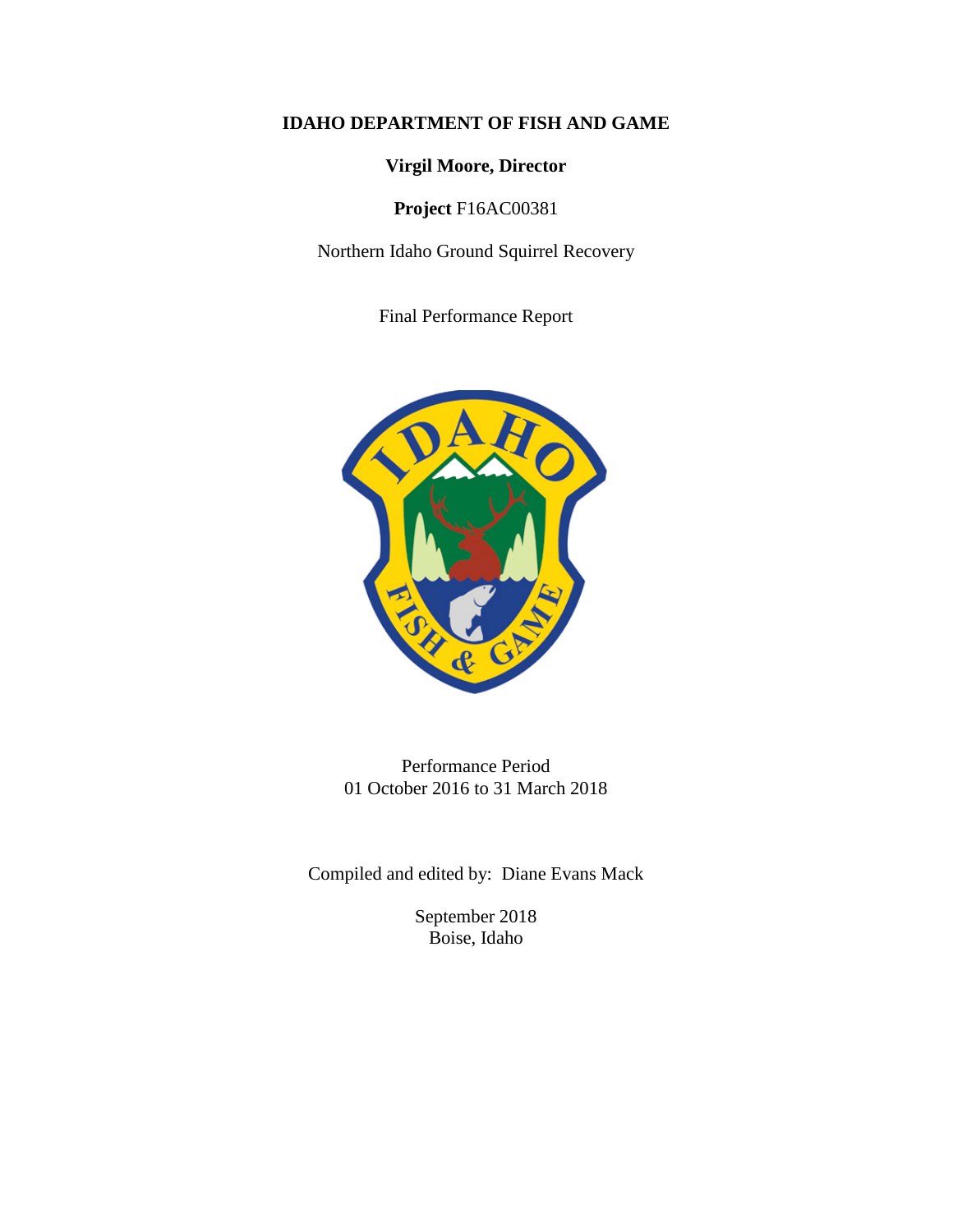Idaho Department of Fish and Game (IDFG) adheres to all applicable state and federal laws and regulations related to discrimination on the basis of race, color, national origin, age, gender, disability or veteran's status. If you feel you have been discriminated against in any program, activity, or facility of IDFG, or if you desire further information, please write to: Idaho Department of Fish and Game, PO Box 25, Boise, ID 83707 or US Fish and Wildlife Service, Division of Wildlife and Sport Fish Restoration Program, 5275 Leesburg Pike, MS: WSFR, Falls Church, VA 22041-3803, Telephone: (703) 358-2156.

Findings in this report are preliminary in nature and not for publication without permission of the Director of the Idaho Department of Fish and Game.

Please note that IDFG databases containing this information are dynamic. Records are added, deleted, and/or edited on a frequent basis. This information was current as of 30 August 2018. Raw data do not have the benefit of interpretation or synthesis by IDFG.

IDFG requests that you direct any requests for this information to us rather than forwarding this information to third parties.

This publication will be made available in alternative formats upon request. Please contact IDFG for assistance.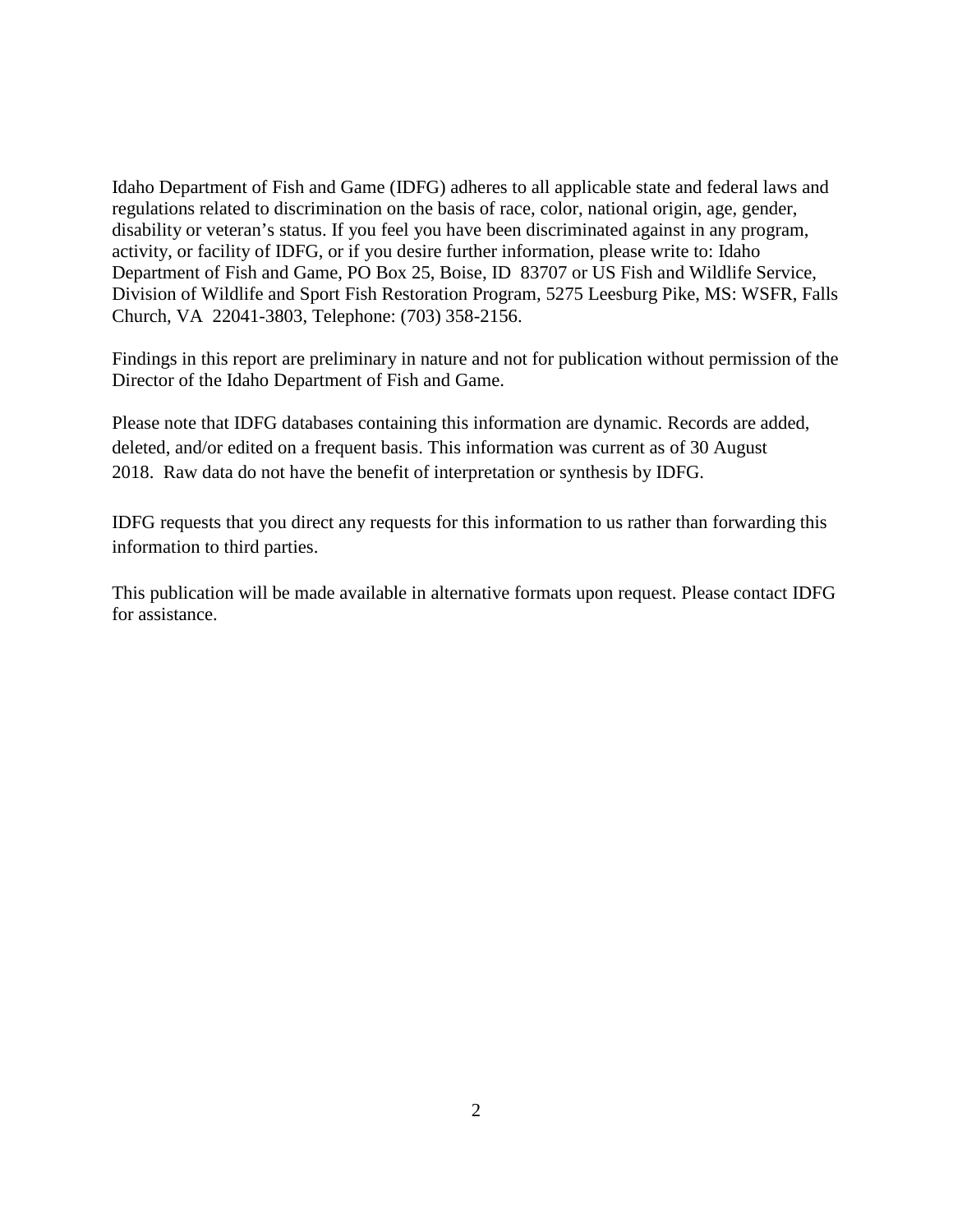# **FEDERAL AID IN WILDLIFE RESTORATION FINAL PERFORMANCE REPORT**

## **1. State:** Idaho

## **Grant number:** F16AC00381

**Grant name:** Northern Idaho Ground Squirrel Recovery

**2. Report Period:** 1 October 2017 to 31 March 2018

**Report due date:** 30 June 2018

**3. Location of work:** Adams and Valley Counties, Idaho

### **4. Objectives**

- 1. Coordinate recovery implementation activities for the northern Idaho ground squirrel (*Urocitellus brunneus*; NIDGS).
- 2. Monitor NIDGS populations with established methods and provide an annual report of findings to the U.S. Fish and Wildlife Service and other Partners.
- 3. Provide technical assistance to recovery partners and outside groups related to projects potentially affecting NIDGS.
- 4. Participate and serve on various NIDGS committees, teams and local working groups and organize meetings of these groups.

## **5. If the work in this grant was part of a larger undertaking with other components and funding, present a brief overview of the larger activity and the role of this project.**

This project is part of an interagency collaboration to advance NIDGS recovery, outlined in a conservation agreement (2007) among the Payette and Boise National Forests, the U.S. Fish and Wildlife Service (Service), Idaho Department of Fish and Game (IDFG), and Dr. Eric Yensen, Emeritus, College of Idaho. In 2012 the Fish and Wildlife Cooperative Research Unit at the University of Idaho joined as a partner, implementing a long-term monitoring study on the ecological response of NIDGS to habitat changes. The entities involved in this collaboration focus on different aspects of recovery. IDFG covers population monitoring. Extant populations of NIDGS found on Federal land are managed by the Payette National Forest (PNF). The Payette and Boise National Forests focus on habitat enhancement and restoration. University partners focus on research to inform management of both habitat and populations, including such topics as diet, NIDGS response to thinning and prescribed fire in potential habitat, and the potential impact of plague on NIDGS populations.

This grant covered coordination of NIDGS recovery efforts and a portion of the field work that comprises population monitoring. Specifically, it supported a Coordinator who functions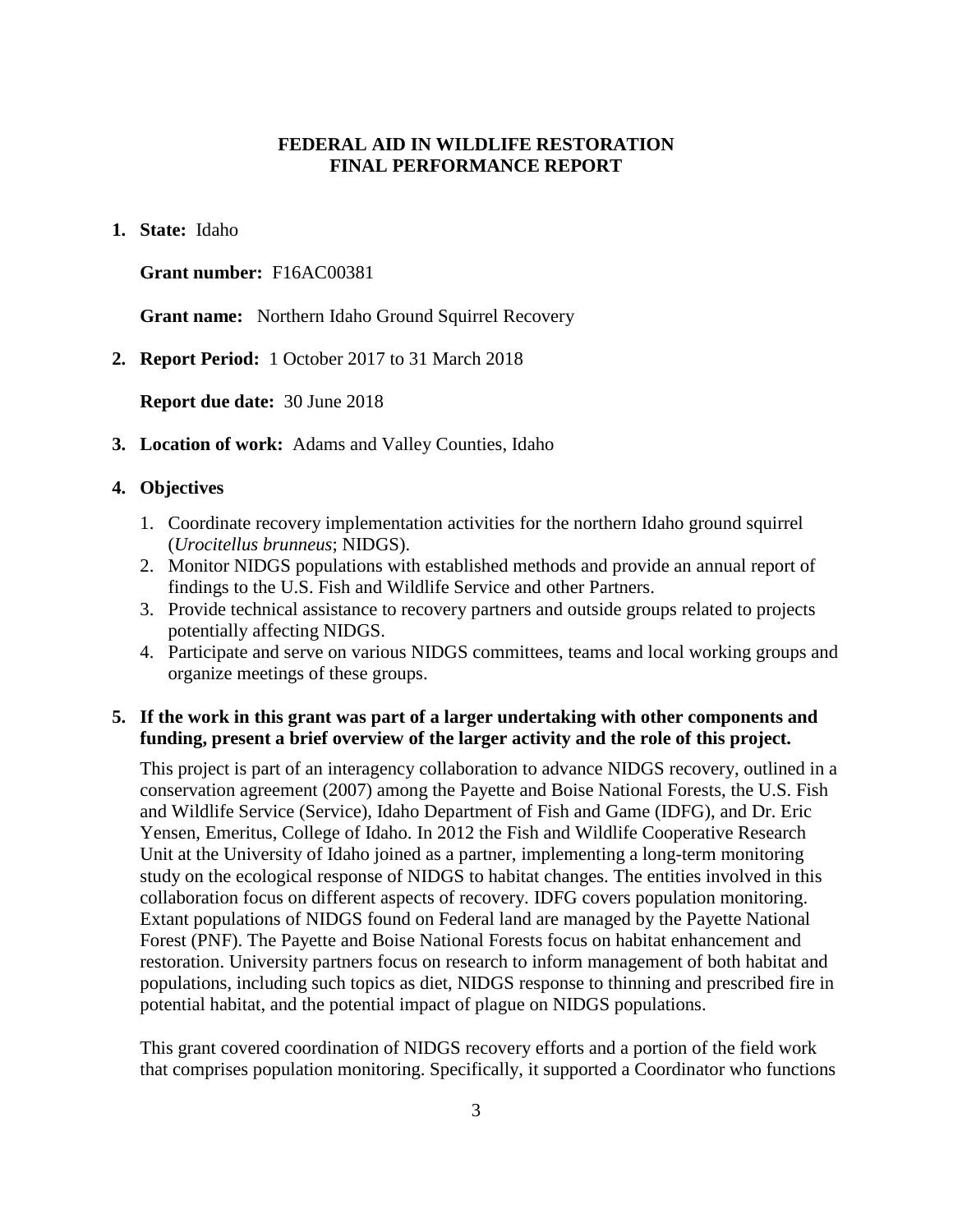as liaison among the various recovery partners, provides oversight of recovery activities, and offers technical assistance and review of projects proposed within NIDGS occupied range. This grant also supported technician salaries to contribute to 2017 population monitoring surveys and mark-recapture work. Other funding for the survey component of this project came from a Section 6 grant. Funding for the University of Idaho research project is supported by the national Collaborative Forest Landscape Restoration Program (CFLRP). Under the CFLRP the PNF has two broad-scale (>50,000 ac) projects underway that include a component to improve NIDGS habitat with thinning and prescribed fire.

Habitat enhancements implemented by the PNF aim to maintain early-successional characteristics of habitat, rejuvenate forage plants, and create corridors to link populations. These actions have had a positive effect on NIDGS populations. Population monitoring provides baseline information on population status to assess recovery. In addition, these results allow continued collaboration with land managers, regulatory agencies, and research partners by providing a range-wide reference point from which to identify objectives or compare results from other site- or topic-specific studies. Changes in distribution detected on surveys will influence management decisions and land management practices that will aid in developing appropriate conservation strategies and, ultimately, recovery of the species.

Activities on private lands, led by the Service, also promote recovery. Within NIDGS occupied habitat 2 Safe Harbor Agreements (SHA) and 1 Low-Impact Habitat Conservation Plan (HCP) have been authorized under section 10 of the Endangered Species Act. The first SHA, signed in 2000, and the adjacent HCP, signed in 2007, collectively covered 4 acres within the larger Price Valley population site. The first agreement expired in 2010, the HCP expires in 2027. The other SHA, finalized in 2009, covers 4,227 acres on the OX Ranch and encompasses several population sites near Bear, Idaho. It remains in effect for 10 years and expires in 2019.

## **6. Describe how the objectives were met.**

As described in the Interim Report, during October 2016 through September 2017 this grant contributed to Coordinator salary and travel; data analysis and preparation of the 2016 population monitoring annual scientific report; technician salaries, supplies, and vehicles for population monitoring surveys in 2017; and preliminary data summary of 2017 results. For the final 6 months of the project (October 2017 through March 2018), this grant contributed to analysis of 2017 survey data, preparation and distribution of the 2017 annual NIDGS population monitoring report, and additional Coordinator activities. Collectively these efforts met all 4 objectives under #4 above.

## Recovery Coordination (Objective 1)

This grant supported the Recovery Coordinator's activities during October 2017 through March 2018. During that time the Coordinator convened 1 meeting of the NIDGS Technical Working Group, at which a variety of topics were reviewed and discussed, and organized 1 conference call among Technical Team members specifically to address a revision of the Recovery Plan. The Coordinator served as liaison between the NIDGS Technical Working Group and habitat restoration undertaken on behalf of NIDGS under the Payette National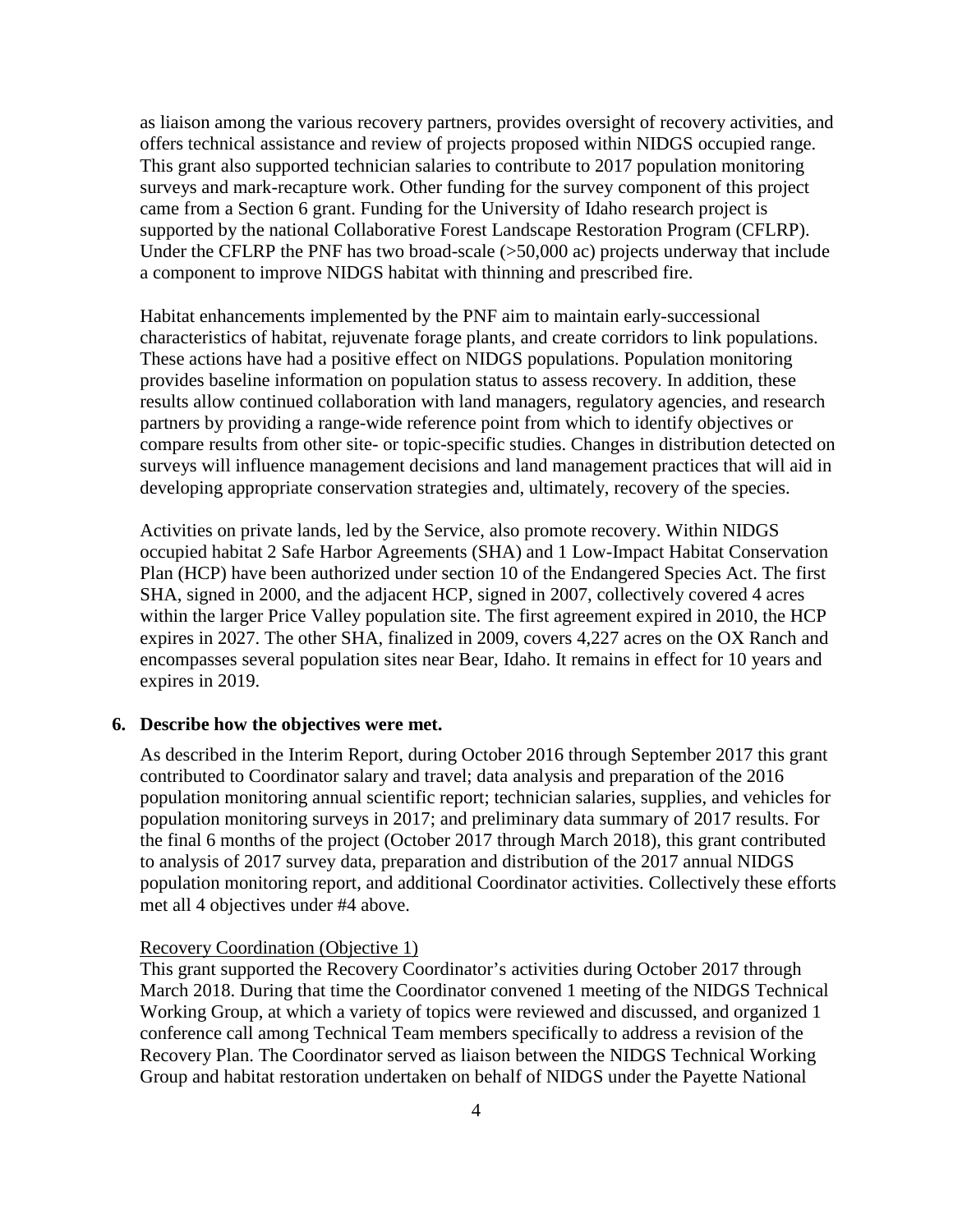Forest's CFLRP. The Coordinator participated in 3 monthly meetings and 1 field trip of the Payette Forest Coalition, the collaborative group that helps guide the CFLRP. The Coordinator's role on the Coalition is to identify opportunities to strategically enhance NIDGS habitat, examine thinning and prescribed fire treatments on the ground to see if they achieve the envisioned changes once implemented, improve prescriptions for habitat treatments, and guide implementation of projects to reduce impacts during treatments. The Coordinator also continued to advance the University of Idaho's research project assessing NIDGS response to various habitat treatments and potential effects of sylvatic plague.

To provide recovery partners and other public and private land management agencies current information on NIDGS population status and trend, the Coordinator distributed the 2017 annual report on NIDGS population monitoring. The written report was distributed to 26 partners representing the U.S. Fish and Wildlife Service, Payette National Forest, Boise National Forest, Idaho Cooperative Fish and Wildlife Research Unit, Idaho Department of Lands, Idaho Governor's Office of Species Conservation, USDA APHIS Wildlife Services– Idaho, OX Ranch, Southern Pine Plantations, and College of Idaho emeritus. The Coordinator also developed and distributed to recovery partners updated spatial data showing current distribution and detections of NIDGS.

## Population Monitoring (Objective 2)

During October through December 2017, data from NIDGS population surveys conducted earlier in 2017 were compiled and analyzed, culminating in distribution of the 2017 population monitoring annual report. Survey data included 1,478 detections of NIDGS groups along 1,769 transect lines (100-m transects) in 885 grid cells. We detected NIDGS at 481 (54%) of the grid cells. From these data program DISTANCE estimated a detection probability of 0.60, a density of 1.21 squirrels/ha, and a total population size of 2,120 squirrels (95% CI: 1,879–2,444). Applying a correction factor based on a comparison of survey to mark-recapture from a previous year, we calculated an adjusted index to overall abundance of 2,862 NIDGS in 2017.

The 2017 field season was the 4th year of implementing the long-term monitoring design, and also the first replicate of the 3-year rotating panel that determines which collection of grid cells is surveyed in any given year. Thus, 2017 was a repeat of 2014 in terms of the grid cells on which the annual population estimate was based. As occurred in 2014, we saw a dip in detections in 2017 compared to 2016 and 2015. On average, 19% fewer NIDGS groups were detected on surveys in 2017 compared with 2016. This decline was significant when comparing just the core cells surveyed every year. At the broader scale (i.e., the population estimate from all surveys), NIDGS abundance did not differ significantly in 2017 compared with 2016.

We used environmental and spatial covariates to develop a model of occupancy and used the predicted values from program PRESENCE to generate a probability of occupancy map for all 1,797 grid cells in our sampling frame, including cells not surveyed in 2017. Results from these analyses were compiled into an annual report (Wagner and Evans Mack 2017), attached.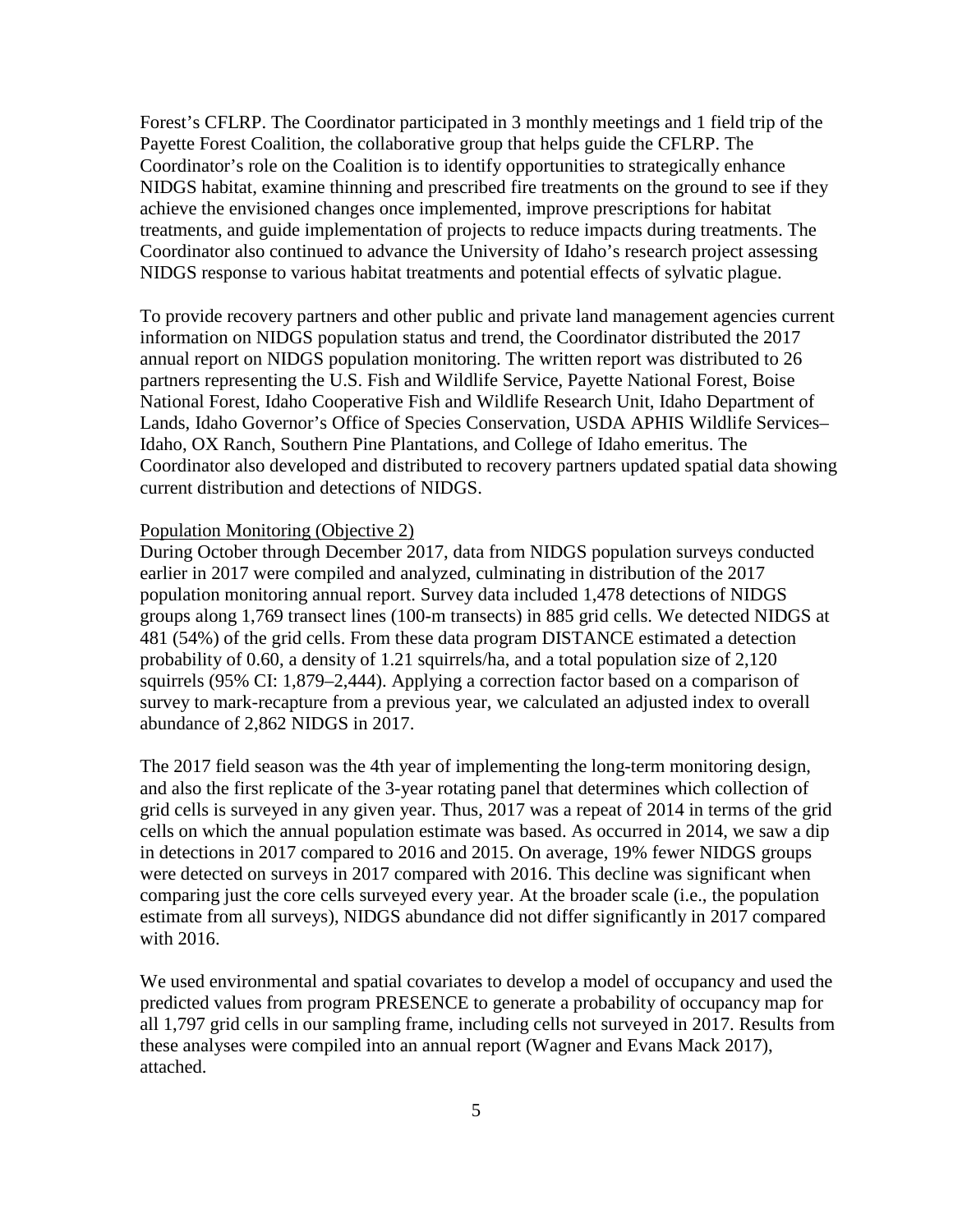The Coordinator prepared for the upcoming 2018 field season by procuring supplies, assisting with hiring field technicians, and guiding the expansion of the survey sampling frame to encompass locations more recently occupied by NIDGS, areas proposed for habitat treatments by the PNF as part of CFLR projects, or areas of modeled suitable habitat that had not been surveyed. The sampling design developed in 2013 recognized the potential need to add new sites over time, and defined such an expansion as Stratum 3.

## Technical Assistance (Objective 3)

As part of providing oversight to NIDGS-related activities, the Coordinator provided technical assistance on a variety of projects during this reporting period.

U.S. Fish and Wildlife Service: provided review and graphics for a manuscript for The Wildlife Professional

Army Corps of Engineers: assessed proposed culvert placement

- University partners: provided technical review of a poster presentation on sylvatic plague and a draft manuscript on NIDGS diet.
- Payette National Forest: continued to monitor progress of proposal to raise the level of Lost Valley Reservoir
- Private lands access: worked within IDFG to maintain access to survey and research sites on private lands.

### NIDGS Committees (Objective 4)

As described above, the Coordinator serves on and facilitates meetings of the NIDGS Technical Team, the body that implements the NIDGS Recovery Plan. The Coordinator is a member of the full Payette Forest Coalition and also sits on the Coalition's vegetation subcommittee, which develops recommendations for each landscape-scale project. The Coordinator is a member of the advisory group that guides the University of Idaho's NIDGS research.

# **7. Discuss differences between work anticipated in grant proposal and grant agreement, and that actually carried out with Federal Aid grant funds.**

The objectives were fully implemented as anticipated. Survey results provided population estimates with confidence intervals and established a baseline for comparison in future years. Results from long-term monitoring continued to provide important information to partners to identify suitable sites to include in their research. Loss of access to survey and research sites on private lands is a looming issue that could affect field work in the future.

## **8. List any publications or in-house reports resulting from this work.**

Wagner, B., and D. Evans Mack. 2017. Long-term population monitoring of northern Idaho ground squirrel: 2017 implementation and population estimates. Unpublished report to the U.S. Fish and Wildlife Service, Endangered Species Section 6 Grant F15AF00965 and Cooperative Agreement No. F16AC00381. December 29, 2017. Idaho Department of Fish and Game, Boise, Idaho, USA. *Report attached*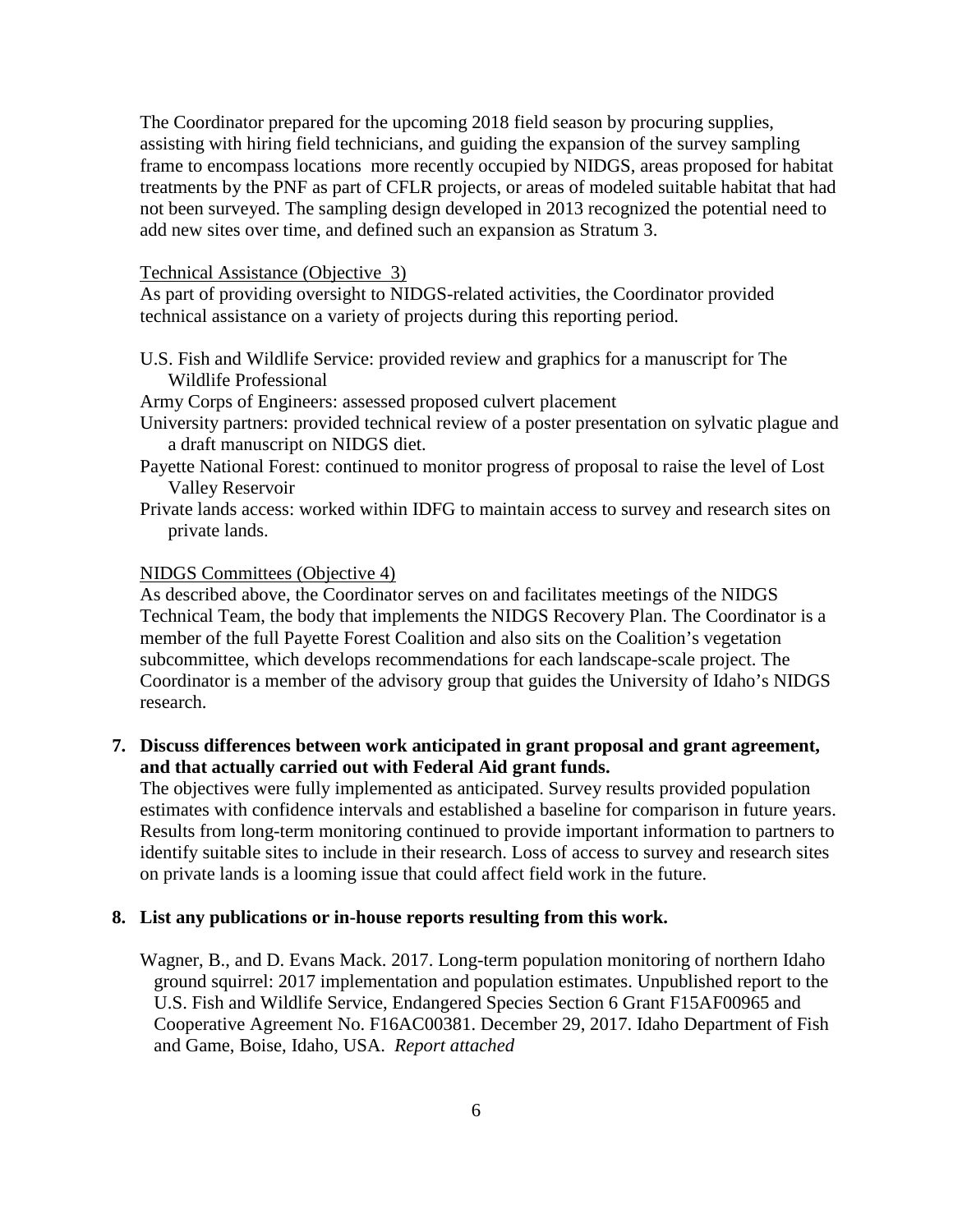**Name, title, phone number, and e-mail address of people compiling this report:**

Diane Evans Mack Regional Wildlife Biologist 208-634-8137 [diane.evansmack@idfg.idaho.gov](mailto:diane.evansmack@idfg.idaho.gov)